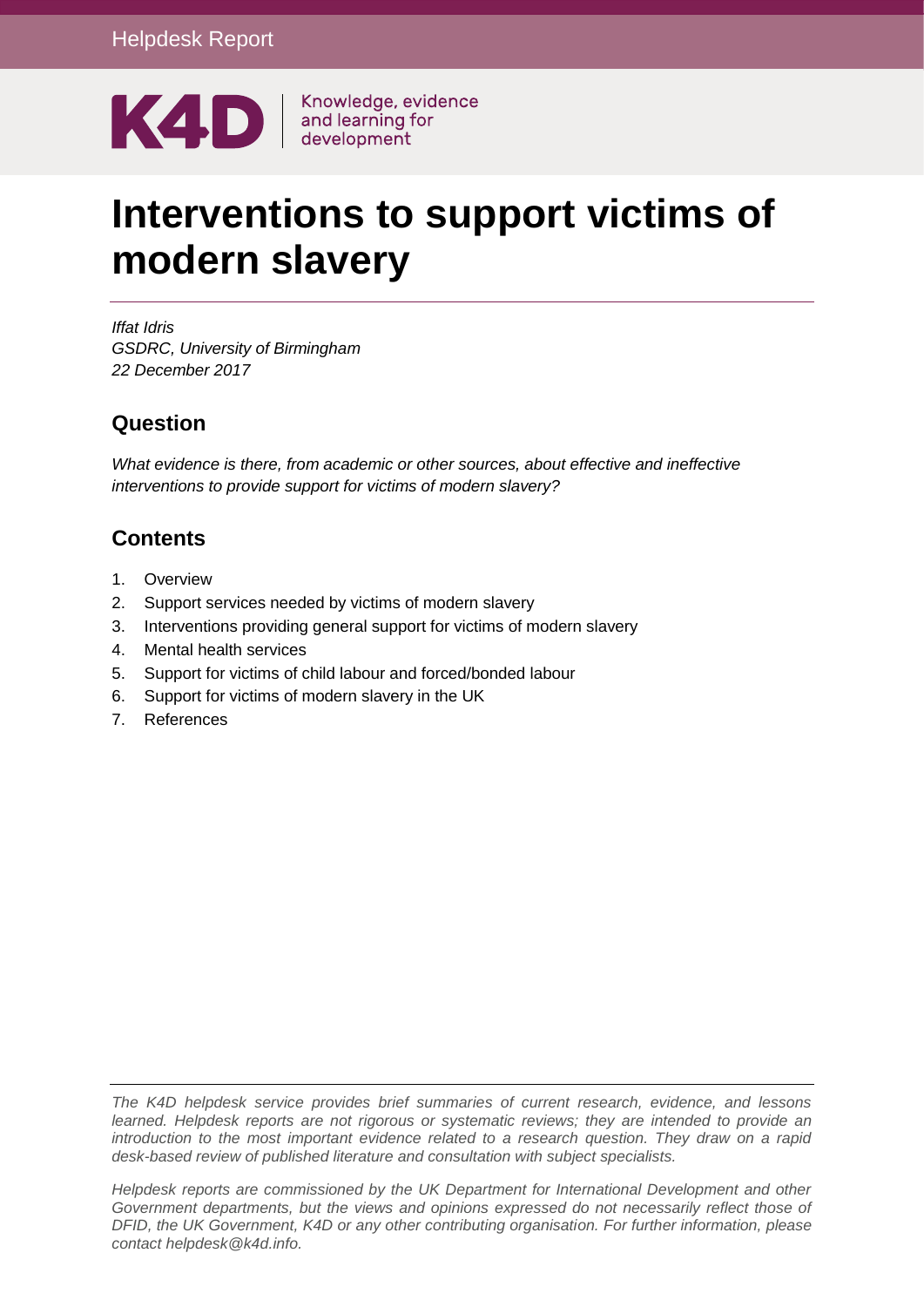# <span id="page-1-0"></span>**1. Overview<sup>1</sup>**

This review found few evaluations of interventions to support victims of modern slavery, even though there is recognition of the need for support services. While there is little evidence on effectiveness of interventions, the literature highlights the importance of victim-centred, holistic (multi-disciplinary) approaches to supporting victims.

There is strong consensus in the literature on the importance of providing support to victims of modern slavery (University of Liverpool, 2017; Robjant, 2016; Sun-Suon, nd). Many will have experienced physical violence, psychological abuse and even sexual abuse. The conditions they suffer from can include anxiety, depression, post-traumatic stress disorder, sexually transmitted infections, unwanted pregnancies and abortions, physical ill-health and malnourishment. Mental health issues are particularly significant, especially in children. 'Even if the physical wounds have been healed, it is still a long process to help the victims regain their dignity and the confidence to make choices and move forward with their lives. It is therefore crucial …to ensure that the rights, needs and requests of the victims are recognised' (Sun-Suon, nd: 26). In the absence of suitable support, victims are at heightened risk of becoming slaves again/being re-trafficked (University of Liverpool, 2017).

Key findings in terms of interventions and approaches are as follows:

- Need for wide range of services Services typically required by victims of modern slavery include: medical and dental care; food, clothing and housing assistance; counselling; immigration and legal assistance; literacy education; employment and training services.
- **EXECT** Identification of victims is a priority, but can be challenging as authorities lack training and/or sensitivity to identify and handle victims of modern slavery. Conflation of victims of trafficking for labour exploitation with illegal immigrants is a particular problem.
- **•** Shelter this is often identified as among the most urgent requirements of victims, but provision can be limited in availability, or only available for short periods of time, of poor quality, or inappropriate to the specific needs of modern slavery victims.
- Role of victims in prosecution of slave masters there is recognition of the central role of victims as witnesses in securing prosecutions against those carrying out modern slavery. However, support services for victims can be made conditional on cooperation with prosecution (and thus removed once this is complete) or, conversely, lack of support for victims can result in their inability to appear as witnesses.
- Mental health services numerous issues are faced here: lack of mental health care services for survivors; lack of knowledge or reluctance on the part of victims to access such services; lack of systematic studies on specific clinical interventions – including which work best in which contexts.
- Multi-disciplinary approaches experience of various interventions, including to tackle child labour in Thailand and neighbouring countries, to support victims of modern slavery in Wales, the Florida Freedom Partnership, and the Integrated Support Programme in the UK, all point to the need for multi-disciplinary, multi-agency approaches to providing support services for victims of modern slavery.

<sup>1</sup> This is the second helpdesk report on modern slavery interventions. The first is: Idris, I. (2017). *Interventions to combat modern slavery.* K4D HDR 255, University of Brighton.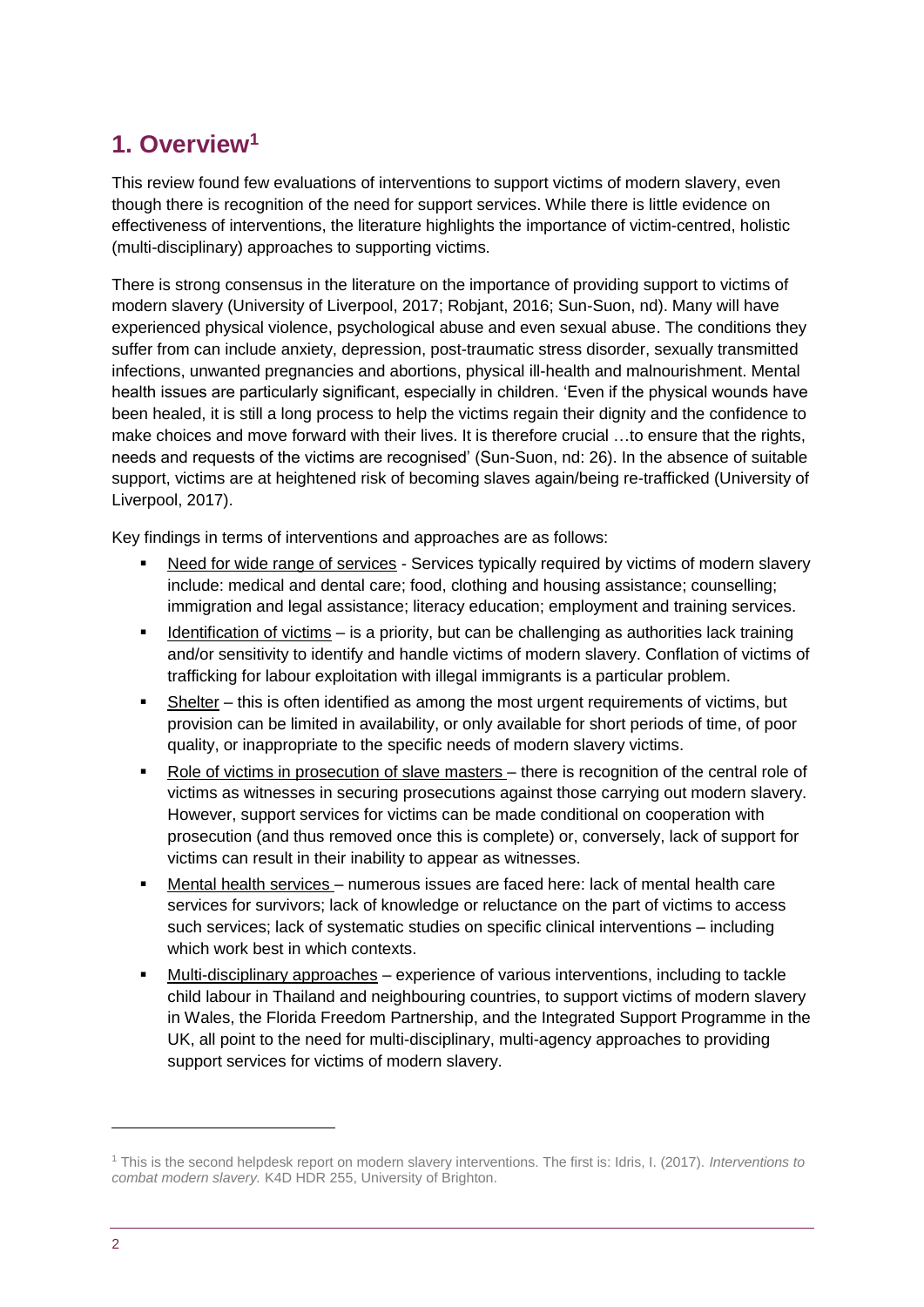▪ Long-term care – the literature stresses the need for long-term care provision for victims of modern slavery. There is widespread criticism of the UK system of abruptly withdrawing support from victims under the National Referral Mechanism after 45 days.

This review drew on a mixture of academic and grey literature. Significant information was found on provision of services (or lack of it) to survivors of modern slavery in the UK (as well as some other developed countries), but far less on developing countries. Some of the literature made specific reference to the needs of women, but much was gender-blind or focused on the needs of men. Nothing was found from the perspective of persons with disabilities.

## <span id="page-2-0"></span>**2. Support services needed by victims of modern slavery**

Services typically required by victims of modern slavery include: medical and dental care; food, clothing and housing assistance; counselling; immigration and legal assistance; literacy education; employment and training services.

#### **Salvation Army, (2013).** *Support Needs of Male Victims of Human Trafficking: Research Findings.*[http://www.nrpfnetwork.org.uk/SiteCollectionDocuments/Support%20needs%20of%20](http://www.nrpfnetwork.org.uk/SiteCollectionDocuments/Support%20needs%20of%20male%20trafficking%20victims%20-%20FINAL.pdf) [male%20trafficking%20victims%20-%20FINAL.pdf](http://www.nrpfnetwork.org.uk/SiteCollectionDocuments/Support%20needs%20of%20male%20trafficking%20victims%20-%20FINAL.pdf)

This study by the Salvation Army looked at the support needs of male victims of human trafficking in the UK. However, it also assessed the support needs of female victims. Key findings for men and women are as follows (Salvation Army, 2013: 27):

- **•** The main health needs for men at initial assessment were physical injuries (sustained during the trafficking situation), dental care and asthma; whereas for women the main presenting health needs were headaches/migraines, physical injuries (sustained during the trafficking situation), high blood pressure and gynaecological problems.
- **•** The main emotional support needs expressed by men at the initial assessment stage were distress, fear of the trafficker and depression; whereas for women the main emotional support needs were distress, depression and symptoms associated with Post Traumatic Stress Disorder (PTSD). More than twice the proportion of men than women did not disclose any emotional support need at this stage of assessment.
- Victims of trafficking for sexual exploitation disclosed more emotional support needs than other 'types' of trafficking at the initial assessment stage.
- **•** A high proportion of men (91%) presented as destitute. The main support needs for men at initial assessment were accommodation and subsistence, with support in finding employment, need for clothing and assistance with repatriation also figuring highly.
- Access to counselling and signposting to immigration advice were support needs reported in a significantly higher proportion of women than men.

**Robjant, K. (2016). 'Statement of Katy Robjant – Vivo International, Germany'.** Statement to Expert Panel on the International Day for the Abolition of Slavery, 2 December 2016. OHCHR. [http://www.ohchr.org/Documents/Issues/Slavery/UNVTCFS/PanelSlavery2016/State\\_Katy\\_Robj](http://www.ohchr.org/Documents/Issues/Slavery/UNVTCFS/PanelSlavery2016/State_Katy_Robjant_Vivo_International_DRC.pdf) ant Vivo International DRC.pdf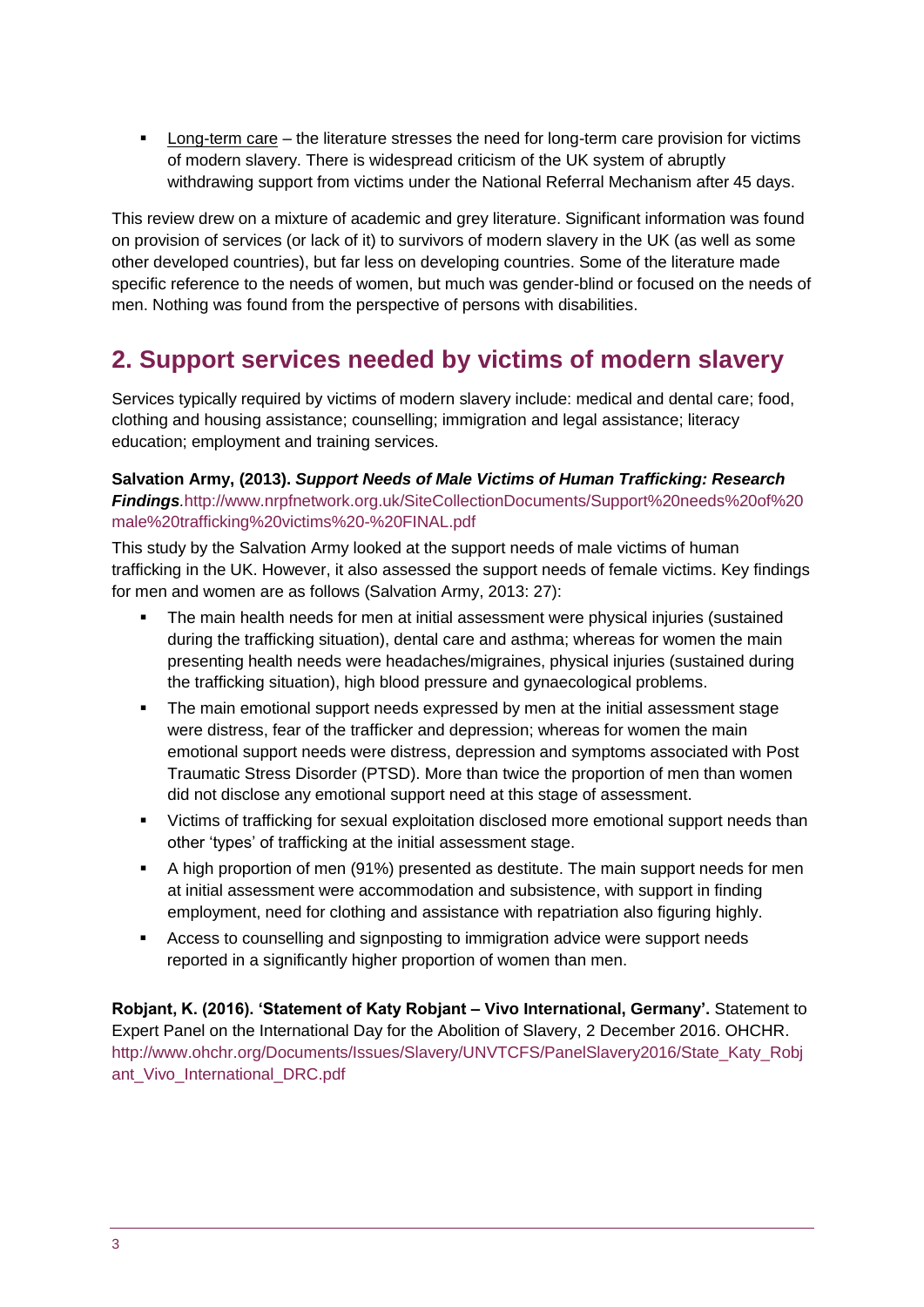In her statement to the Expert Panel<sup>2</sup>, clinical psychologist Katy Robjant made the following points with regard to addressing the rehabilitation needs of victims of modern slavery (Robjant, 2016:2):

- 'Firstly, we need to avoid generalisations and assumptions. Every survivor is unique and has different needs. The psychological needs of victims need to be properly assessed by mental health professionals who are trained and experienced in working with those in abusive relationships and trauma, and who are able to take both individual, systemic and cultural factors into consideration.
- 'Secondly, survivors of modern slavery, in whatever form, are entitled to evidence based care like anyone else, rather than programmes which are delivered without reference to current research into the impact of such experiences or effective rehabilitation techniques. Survivors can offer key insights and should be consulted about the feasibility and face validity of therapeutic programmes, and be recruited onto research teams investigating the impact of such therapies.
- 'Finally, therapy in isolation will never be as effective as holistic packages of care which address the multiple factors which contribute to further enslavement, be that for psychological, economical, or political legal reasons….In addition to psychological rehabilitation, community, societal and political interventions are required in order to reduce the risk of further exploitation, and finally to bring an end to modern slavery.'

### <span id="page-3-0"></span>**3. Interventions providing general support for victims of modern slavery**

**FLEX (2015).** *PRO-ACT: Identification and Support for Victims of Trafficking for Labour Exploitation in The Netherlands, the UK and Romania*. Focus on Labour Exploitation (FLEX). [http://www.labourexploitation.org/sites/default/files/publications/Pro-](http://www.labourexploitation.org/sites/default/files/publications/Pro-Act%20Research%20Report.pdf)[Act%20Research%20Report.pdf](http://www.labourexploitation.org/sites/default/files/publications/Pro-Act%20Research%20Report.pdf)

The Pro-Active Identification and Support of Victims of Trafficking for Labour Exploitation in the EU Project (the Pro-Act Project) seeks to improve responses to human trafficking for labour exploitation. The project has three NGO partners based in the Netherlands (FairWork), the UK (FLEX) and Romania (ADPARE). The Pro-Act Project maps how identification and support systems are working in the three partner countries, and draws on this mapping to develop and pilot effective victim-centred strategies for improvement across the EU.

This report analyses findings on identification and support from the three countries and sets out recommendations for change in each of the seven focus areas:

- i. Identification Pro-active labour inspection was found to increase the detection of trafficked people. In addition, law enforcement was found to be increasingly aware of and equipped to identify trafficking for labour exploitation. However, the research shows a dangerous trend in the conflation of labour inspection with immigration control, causing confusion and fear among workers and preventing identification.
- ii. Access to support The research found a wide range of support provided to victims. However, in all three countries, victims showed limited understanding of their

<sup>&</sup>lt;sup>2</sup> Expert Panel was convened for a discussion on the International Day for the Abolition of Slavery. Panellists included (among others) Kofi Anan and representatives of UNHCR, ILO and the UN Slavery Fund.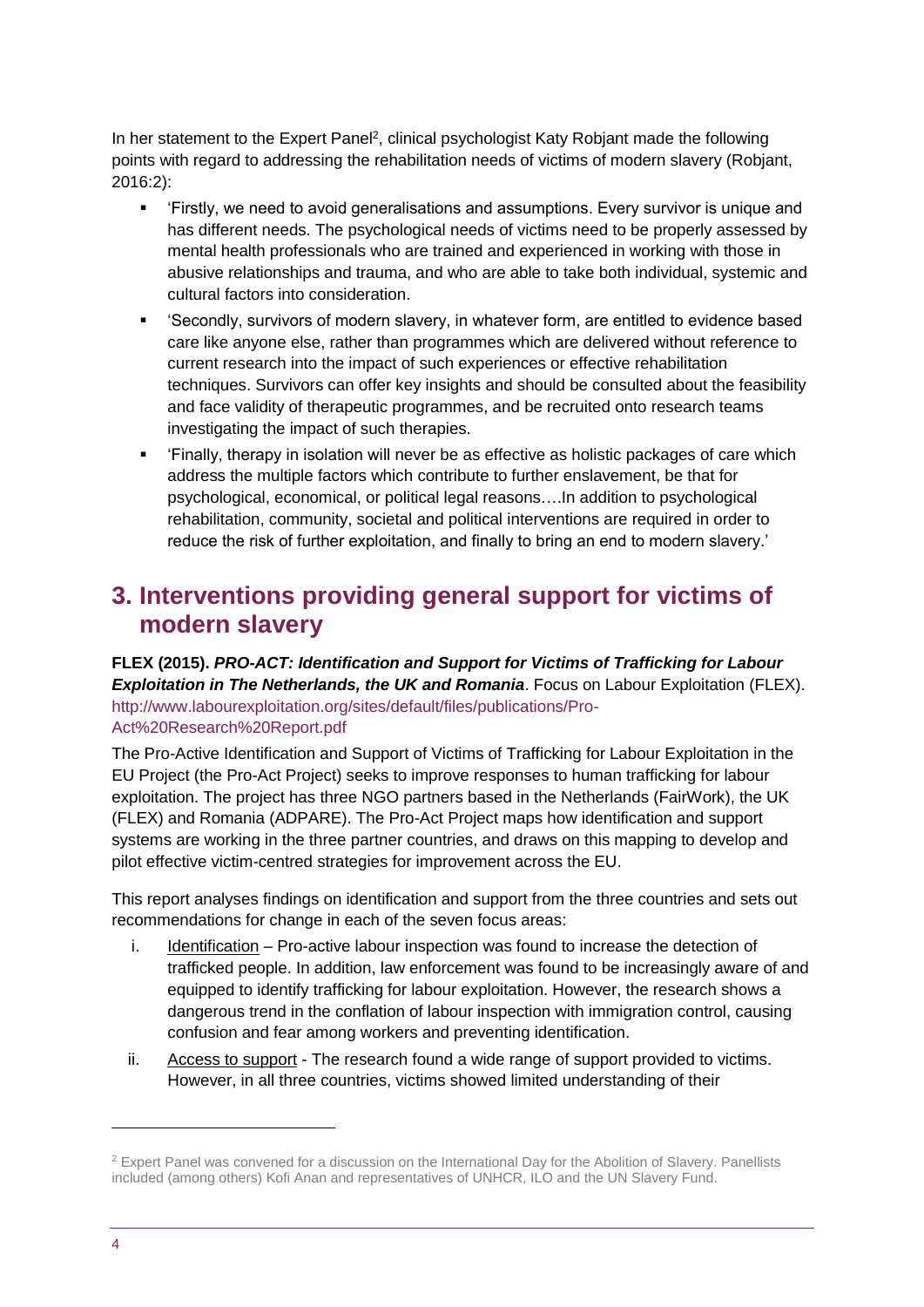entitlements to support and some had not given genuine and ongoing consent to their engagement with the anti-trafficking system - particularly a problem where there is a perception that support is tied to cooperation with the authorities. The length or level of support was found to be inadequate, and support was not tailored to the needs of victims, particularly taking in to account gender difference.

- iii. Housing Access to safe housing was found to be a priority for victims but there were limitations on availability of housing, particularly where entitlement was dependent upon legal or asylum status. Where housing was provided the standard varied considerably and remote, poor quality or mixed-sex accommodation often left victims feeling insecure, isolated and threatened.
- iv. Psychological and social support Psychological and social support was available through the government or non-government support system in all three countries. However, male victims were less likely to enter into psychological assistance programmes and were viewed as having less need for such assistance than female victims. Language barriers and issues with interpretation also limited the provision and quality of psychological support.
- v. Work In all three countries trafficked persons' ability to work was viewed as central to their recovery process. Some NGOs cited employability services offered including IT and English language classes, vocational courses, workshops and job application assistance. The research found, however, that restrictions on entitlement to work or access to benefits dependent on immigration status made victims vulnerable to re-trafficking, as they faced homelessness or destitution upon the termination of their support.
- vi. Access to justice and legal advice Legal advice and representation was found to be available to some extent in all countries, and compensation. However, expert legal advice was not always freely available to trafficked persons, particularly outside criminal processes and prior to engagement with authorities. Limited specialist lawyers for trafficked persons were found and advice was consequently often limited to narrow criminal justice or immigration issues. Numerous barriers to compensation meant that limited numbers of victims obtained compensation.
- vii. Move-on options Trafficked persons who wished to return to their country of origin were provided reintegration assistance. Where trafficked persons remained in the country of destination, ongoing support was shown to facilitate integration. However, there was very little funding for move on options, as a result of which support was limited – making trafficked persons extremely vulnerable to re-trafficking.

**Potocky, M. (2010). 'Effectiveness of services to support victims of international human trafficking: An exploratory evaluation'.** *Journal of Immigrant and Refugee Studies,* 8:4, 359- 385.<http://www.tandfonline.com/doi/pdf/10.1080/15562948.2010.522462?needAccess=true>

This report looks at the effectiveness of the Florida Freedom Partnership (FFP), a programme by the Office for Victims of Crime, Dept. of Justice, to provide services to 'pre-certified'<sup>3</sup> victims of trafficking. The FFP 'provides a rapid-response, comprehensive support system for trafficked

<sup>&</sup>lt;sup>3</sup> The US Victims of Trafficking and Violence Protection Act (TVPA) 2010 allows victims, through a process called certification, to receive the same services and benefits as refugees, including financial assistance, health care, housing, employment training and placement, mental health treatment, and English-language training. However, the process can take considerable time. The Justice Dept. introduced a grant programme to address a gap in service delivery to victims who were not yet certified (Potocky, 2010: 361).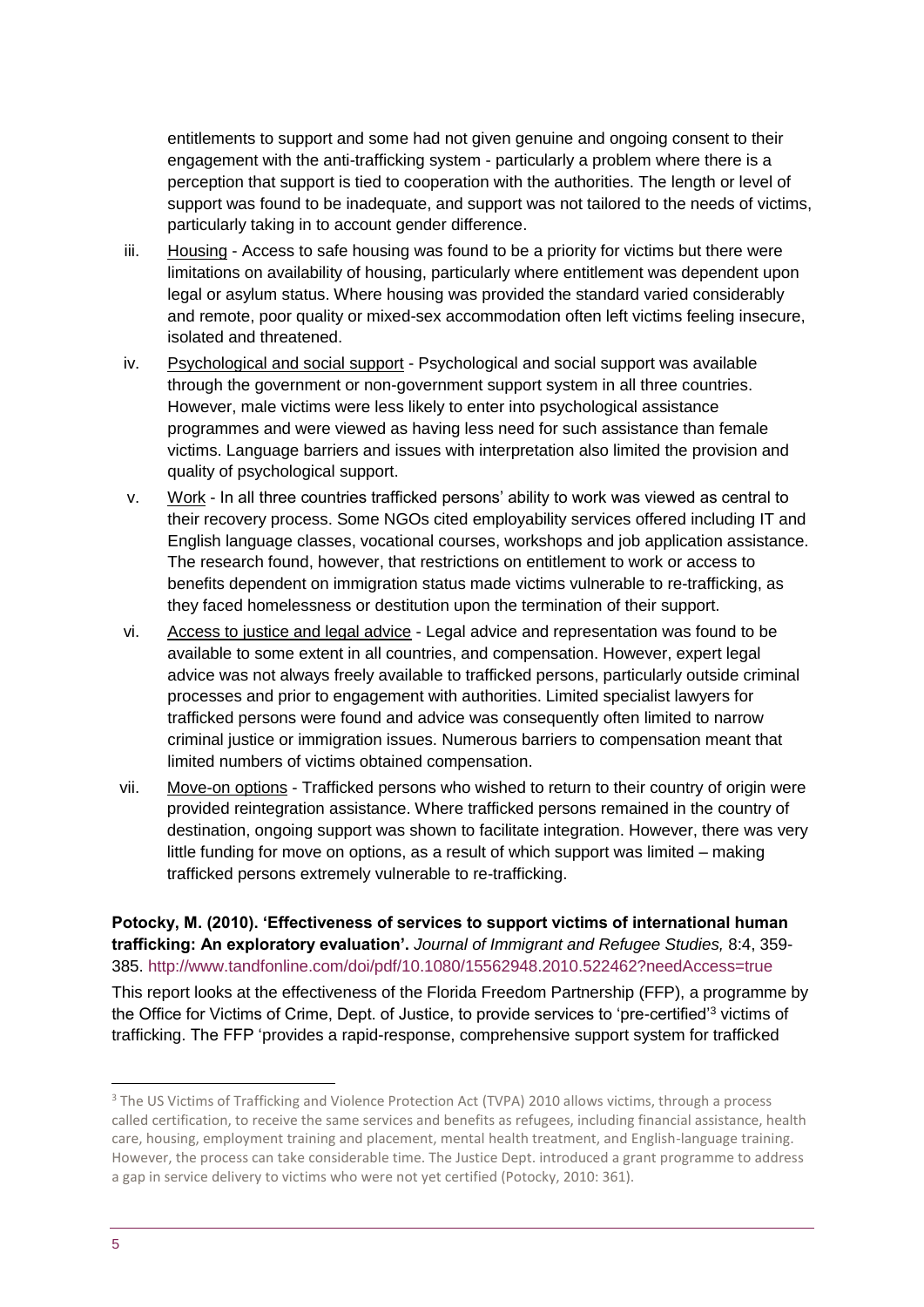persons. *. . .*FFP offers case management, safe and appropriate housing, legal services, medical care, and clinical intervention to trafficked persons in South Florida' (Potocky, 2010: 363). In response to the fundamental question, 'Do the services improve clients' lives?' the evaluation found the programme did do so in some areas. It did well in the areas of mental health and food provision – most clients who were in need of these services received them and appeared to benefit from them – but less well in the area of health, where clients were not well-served. However, the evaluation concluded this 'is reflective of the national reality of severely limited health care access among the poor' - rather than programme failings.

The evaluation identified two areas where improvements were needed and attainable: housing and the theoretical framework of service delivery. Given the difficulties faced by FFP in housing provision, the evaluation recommended retaining a block of apartments for housing trafficking victims and providing services (e.g. English classes, childcare, job training, on-site. The evaluation found that the programme's victim-centred practice approach, which entailed tailoring service plans to each client's unique needs, was appropriate; so too its holistic approach of addressing multiple client problem areas simultaneously. However, it called for the empowerment approach to be strengthened to increase clients' self-sufficiency, develop group consciousness, reduce self-blame and assume personal responsibility for change. Techniques that could be used to promote this include peer counselling; mentorship arrangements between trafficking victims; consciousness-raising through rights education; and helping clients to develop, shortterm, measurable, attainable outcome objectives.

#### **Sun-Suon, M. (n.d.).** *Human Trafficking and the Role of Local Governments—Good practices, challenges and ways forward***.** United Nations Institute for Training and Research (UNITAR).

[https://www.unitar.org/dcp/sites/unitar.org.dcp/files/uploads/newcoverhuman\\_trafficking\\_final.co](https://www.unitar.org/dcp/sites/unitar.org.dcp/files/uploads/newcoverhuman_trafficking_final.compressed.compressed.pdf) [mpressed.compressed.pdf](https://www.unitar.org/dcp/sites/unitar.org.dcp/files/uploads/newcoverhuman_trafficking_final.compressed.compressed.pdf)

This is a wide-ranging report covering different aspects of human trafficking. With regard to victims, it advocates a victim-centred approach based on respect for human rights. It describes such a victimcentred approach as crucial to build a relationship of trust between victims and law enforcers, and necessary to prevent secondary victimisation in which victims are at risk of further traumatisation due to inappropriate sensitivity. A large part of this victim-centred approach is victim identification which is a prioritised process in combatting human trafficking. It notes that early victim identification is vital to protect the physical safety and rights of victims, enabling them to recover from the trauma inflicted by traffickers, and to ensuring effective prosecution of traffickers. Several local and national actors are highlighted as key in identifying victims, from government officials to hospital staff, private sector employees to education officials. In order to effectively identify victims of all forms of trafficking, the report stresses that governments have the responsibility to provide support at the local and national levels in the forms of training and implementation of relevant policies and programmes. In addition to victim identification, it calls for victim support and assistance to be provided based on respect for human rights as well.

However, the report gives examples of the kinds of challenges faced in implementing the above victim-centred approach:

- **■** Many trafficked victims have been treated as criminals in both the destination and home countries for having used false documents, having worked in the sex industry, or having left the country illegally.
- In some cases, trafficked victims of sexual exploitation and forced labour are found to be treated differently…..Trafficking in the form of forced labour is still invisible to many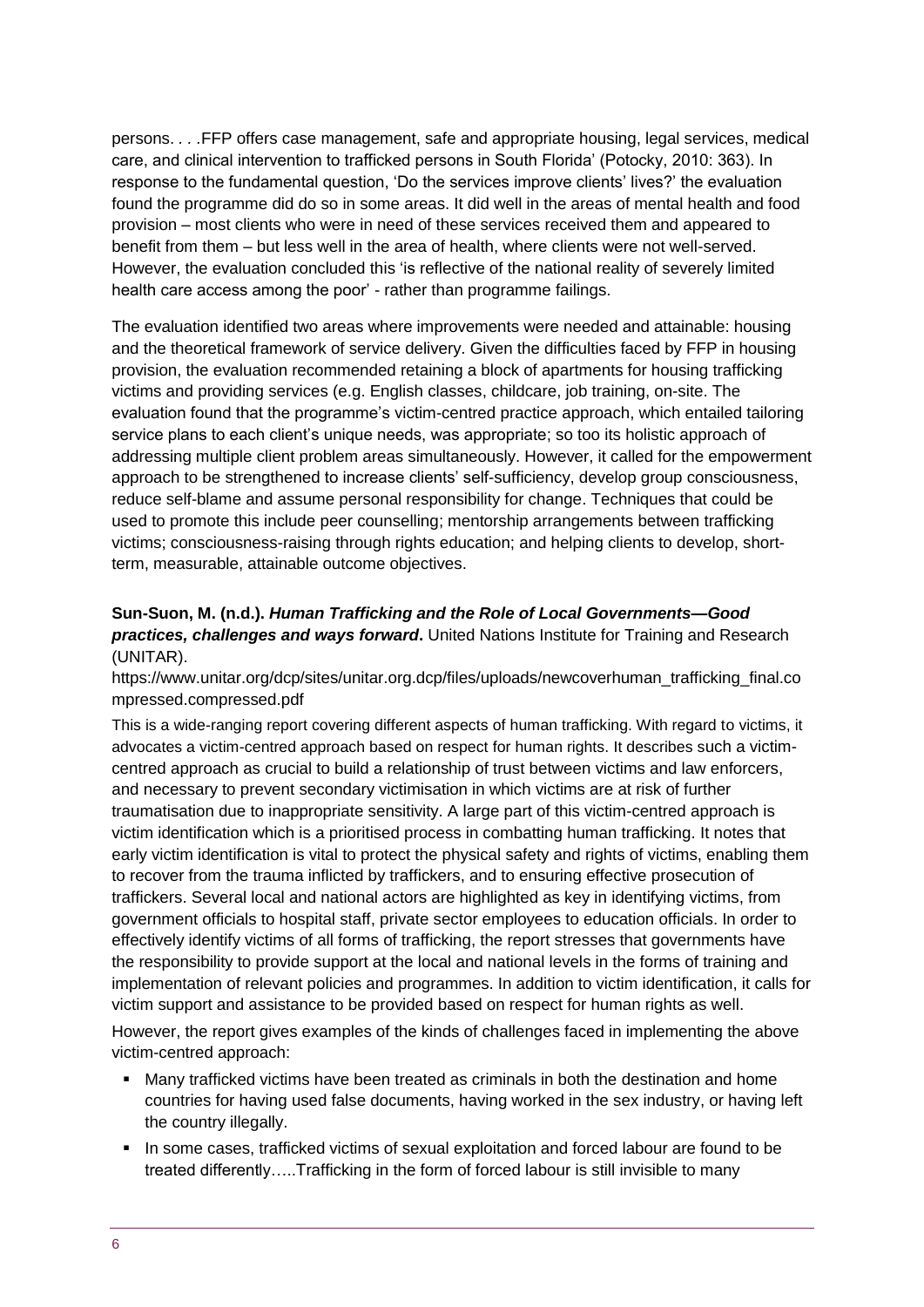governments, easily leading to misclassification and maltreatment of victims. Misclassifying trafficked victims as illegal migrants or criminals can result in them losing their access to justice and legal protection resulting in new unfair trauma and harm. These failures can reinforce the misconceived idea that law enforcement will punish victims if they seek help, a fallacy frequently threatened by traffickers to their victims for control.

- **.** In some cases, governments have successfully identified victims only to place them with refugees and asylum seekers, where the services are not tailored to their specific needs. Trafficked victims in mixed-use shelters may also face stigma or rejection from other individuals living there due to their past involvement with forced prostitution or crimes. Cultural and social attitudes towards prostitution, for example, can do more harm than good in the case of sex trafficking as individuals may view women involved in sex works as perpetrators rather than victims. Such environments fail to provide adequate support for victims to restore their confidence and sense of independence.
- **EXECT** Ideally, a shelter is a safe and comfortable place where victims can stay, leave and return according to their wish, and which provides services catered to their specific needs. However, in some places, the shelters for trafficked victims closely resemble detention centres more than safe havens which can potentially create re-traumatisation.

#### **Jorge-Birol, A. (2008). 'Empowering Victims of Human Trafficking: The role of support, assistance and protection policies'**. *HUMSEC Journal,* Issue 2: 163-178. [http://www.humsec.eu/cms/fileadmin/user\\_upload/humsec/Journal/Pedra.pdf](http://www.humsec.eu/cms/fileadmin/user_upload/humsec/Journal/Pedra.pdf)

This article argues that provision of support to victims of human trafficking is vital not just to meet their needs and help them recover, but to ensure prosecution of traffickers and criminal justice. It highlights the gap between provisions in European legislation and on-ground practice.

Human trafficking victims are supposed to be provided with a period of recovery and reflection, allowing them to remain legally in a country while they consider their options. During this time they should have access to shelter, legal advice, counselling and medical care. The paper reports that victims in Belgium and The Netherlands who were granted this reflection delay were more likely to press charges against their traffickers. 'However, law enforcement officials seem unwilling to inform possible victims about their right to a reflection delay, because they fear it will prolong the investigations or they simply do not recognise these people as trafficked victims' (Jorge-Birol, 2008: 171). As a result, most victims preferred returning to their countries of origin to taking part in immediate criminal proceedings.

Trafficked victims can also be granted temporary stay in destination countries, but in practice the paper says countries such as Belgium, The Netherlands, Poland and the UK give this to victims who are willing to assist with investigations and prosecutions. Numbers given temporary stay are low. In Germany, for example, because victims violated the Aliens Law, deportation measures were commenced against 55% of them, and only 13% were given temporary residence permits (Jorge-Birol, 2008: 172).

Protection of victims is important as they can face reprisals for cooperating with criminal investigations and prosecutions, particularly on return to their home countries. The paper finds that protection will only be available during victims' period of temporary stay in foreign countries. Moreover, protection often means suppression of victims' rights, for example having to change their lifestyle to avoid exposure to risk, and denial of communication with friends and family (where they do not move together) – meaning the victims are the ones to who seem to be punished (Jorge-Birol, 2008: 172).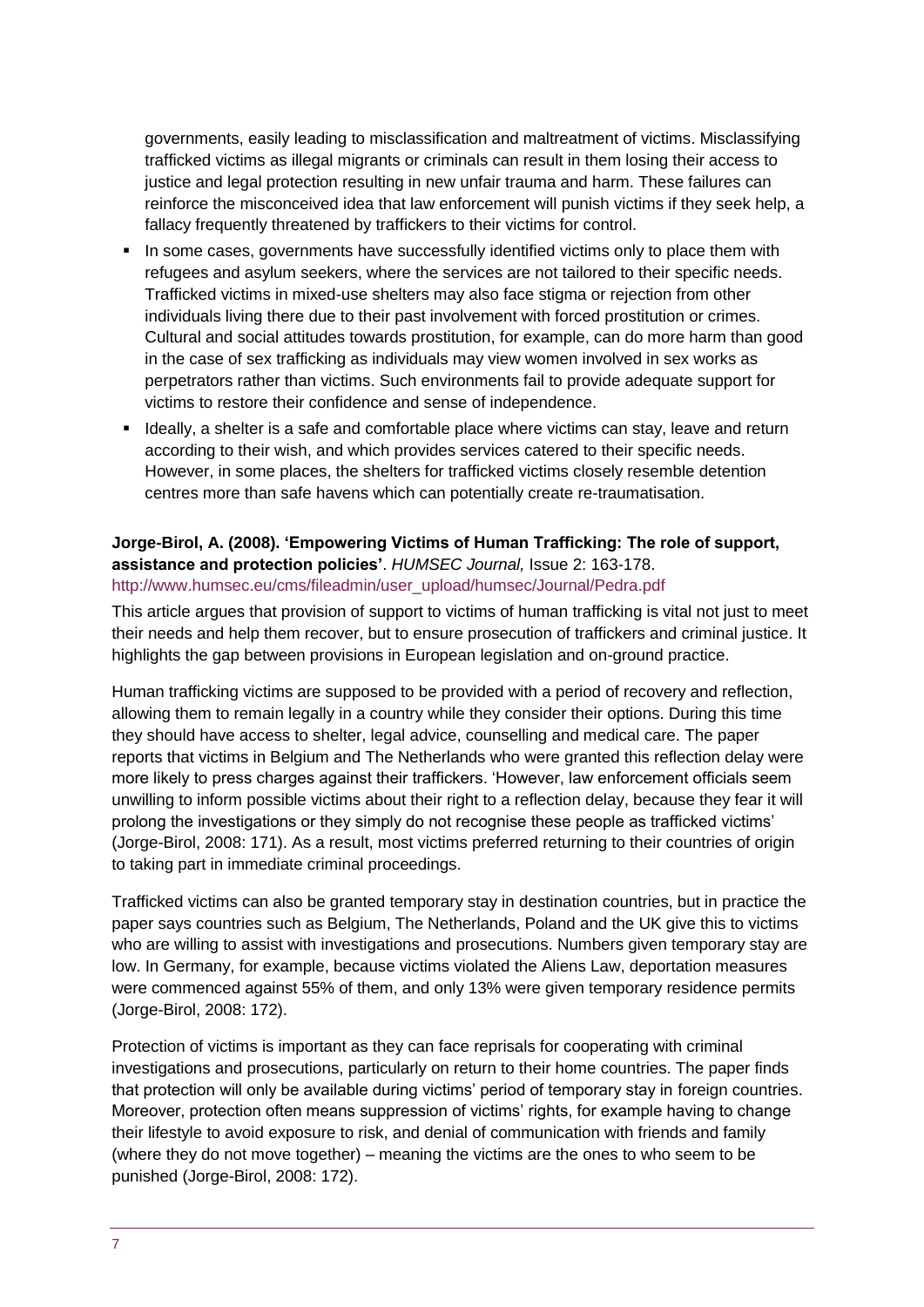The paper makes a further point that in destination countries, provision of state-funded services for trafficked persons was generally dependant on their having already been formally identified as trafficked. To be formally identified requires a bureaucratic process that can take some time. Meanwhile, the victim's basic needs such as housing, counselling, legal advice are neglected, as well as other special needs such as recovery or reflection period, non-punishment provisions and protection.

# <span id="page-7-0"></span>**4. Mental health services**

**Aberdein, C. & Zimmerman, C. (2015). 'Access to mental health and psychosocial services in Cambodia by survivors of trafficking and exploitation: a qualitative study.'** *International Journal of Mental Health Systems,* (2015) 9:16. [http://researchonline.lshtm.ac.uk/2145784/1/13033\\_2015\\_Article\\_8.pdf](http://researchonline.lshtm.ac.uk/2145784/1/13033_2015_Article_8.pdf)

This study explored the availability and accessibility of mental health and psychosocial support services in Cambodia for women, men and children trafficked and exploited for sex or labour purposes. Its main findings are:

- Among the available post-trafficking services, there are few trained mental health specialists, an over-representation of shelter services in urban versus rural areas and limited services for males, people with disabilities, individuals exploited for labour (versus sexual exploitation) and those with more serious mental illnesses.
- Providers believe that discrimination and stigma related to both mental health and human trafficking hinder trafficked people's willingness to access services, but suggest that awareness-raising may reduce these prejudices.
- Care in this sector is precarious due to over-reliance on financial support by donors versus government.
- Recent increases in newly qualified professionals and providers suggest potential improvements in the quality and availability of psychological support for trafficking survivors.

The paper concludes that psychological support for the growing number of identified trafficking survivors in Cambodia will depend on improved geographical distribution of services, more mental health support professionals and growing acceptability of mental health service use among trafficked people and the Cambodian public.

#### **Katona, C. et al (2015).** *Addressing Mental Health Needs in Survivors of Modern Slavery: A critical review and research agenda.* Helen Bamber Foundation. [http://freedomfund.org/wp](http://freedomfund.org/wp-content/uploads/2015-Addressing-the-Mental-Health-Needs-in-Survivors-of-Modern-Slavery.pdf)[content/uploads/2015-Addressing-the-Mental-Health-Needs-in-Survivors-of-Modern-Slavery.pdf](http://freedomfund.org/wp-content/uploads/2015-Addressing-the-Mental-Health-Needs-in-Survivors-of-Modern-Slavery.pdf)

This report reviews the existing research evidence on the mental health impact of enslavement and the efficacy of specific mental health treatment approaches. It finds there is limited evidence to demonstrate the efficacy of specific treatment interventions which are carried out in isolation. An integrated approach to care for survivors is likely to be more effective. It notes that the majority of research which investigates the efficacy of treatment interventions has focused specifically on child soldiers and may therefore have limited generalisability to other forms of slavery. However, some treatments which are adaptable for use in a wide range of cultural contexts have been found to be effective for the reduction of post-traumatic stress disorder (PTSD) symptoms in this group. These include Narrative Exposure Therapy (NET), which requires only brief training.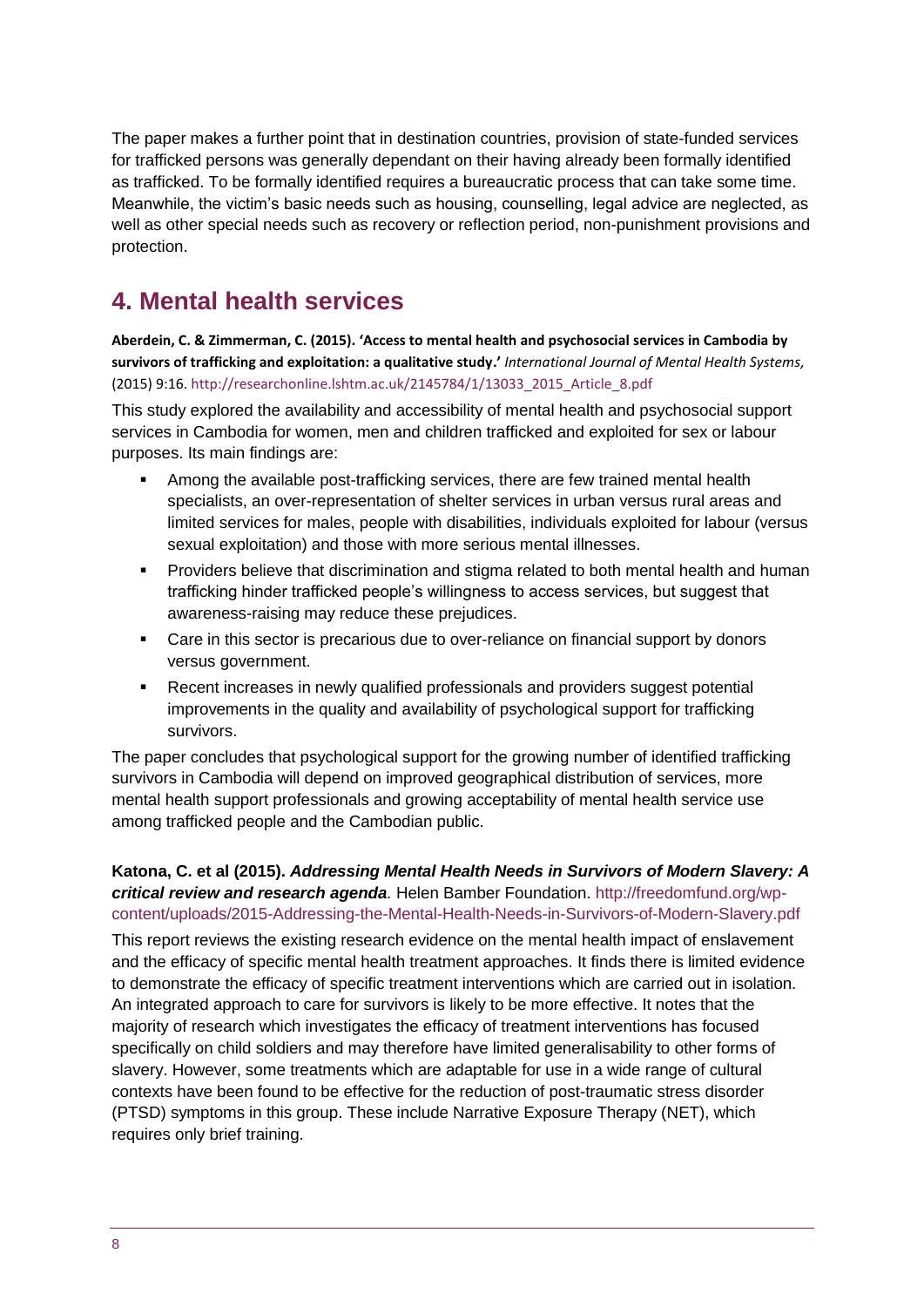The report also identifies gaps in existing knowledge. As well as insufficient research on common health problems in survivors of modern slavery (particularly men and children), and on factors either increasing the likelihood of mental health problems or protecting survivors from developing these, it notes there is a lack of systematic studies on specific clinical interventions. The paper stresses that the various forms of slavery and the challenges faced by those who are working to assist and support enslaved people, are highly specific to the regions, populations, cultural and socio-economic contexts in which they occur. Clinical interventions should therefore be systematically evaluated to determine whether they are helpful to survivors in various regions and contexts.

#### **Schofield, T. et al (2011). 'Health and community services for trafficked women: an exploratory study of policy and practice'**. *The Australian Journal of Social Sciences,*  December 2011, 46(4): 391-410.

https://www.researchgate.net/publication/286886164 Health\_and\_community\_services\_for\_traffi [cked\\_women\\_An\\_exploratory\\_study\\_of\\_policy\\_and\\_practice](https://www.researchgate.net/publication/286886164_Health_and_community_services_for_trafficked_women_An_exploratory_study_of_policy_and_practice)

This paper looks at the provision of health and community services for trafficked women in the Greater Sydney region of Australia. Provision of such services is a central feature of the UN Protocol to Prevent, Suppress and Punish Trafficking in Persons, Especially Women and Children (2000), of which the Australian Government has been a signatory since 2005. It states that in Australia service provision is made difficult by how trafficked women are understood and treated in policy and legal terms. The findings reveal that services have been inaccessible as a result of sparse, uncoordinated, and poorly funded provision. The major obstacle to adequate and appropriate service provision has been a national policy approach focusing on 'border protection' and criminalisation rather than on trafficked women and their human rights. The paper concludes that further policy development needs to focus on the practical implications of how such rights can be translated into the delivery of health and community services that trafficked women can access and be supported by more effectively.

### <span id="page-8-0"></span>**5. Support for victims of child labour and forced/bonded labour**

#### **ILO (2006).** *Rehabilitation of the Victims of Child Trafficking: A Multidisciplinary Approach.* International Labour Organisation. [http://www.ilo.org/wcmsp5/groups/public/---asia/---ro](http://www.ilo.org/wcmsp5/groups/public/---asia/---ro-bangkok/documents/publication/wcms_bk_pb_63_en.pdf)[bangkok/documents/publication/wcms\\_bk\\_pb\\_63\\_en.pdf](http://www.ilo.org/wcmsp5/groups/public/---asia/---ro-bangkok/documents/publication/wcms_bk_pb_63_en.pdf)

This report describes a multidisciplinary approach (MDA) to rehabilitation of victims of child trafficking, which was developed by the Centre for the Protection of Child Rights (CPCR), an ILO-IPEC partner in Thailand. The MDA is based on the principle that the effective rehabilitation of trafficking victims who have experienced various types of abuse requires systematic and coordinated services from physicians, psychologists, legal experts, social workers and other relevant experts.

First introduced by CPCR in 1995 by piloting a 'hospital-based multidisciplinary team' it integrated services for child victims, demonstrating that a 'one-stop centre' is an effective model for the provision of medical, legal and social services. In 1997 a provincial level child protection mechanism was piloted in nine provinces of Thailand, with the aim of applying it across the whole country. It has since been refined and applied in other countries in the region through the Regional Project on Combating Child Trafficking for Labour and Sexual Exploitation (TICSA-II).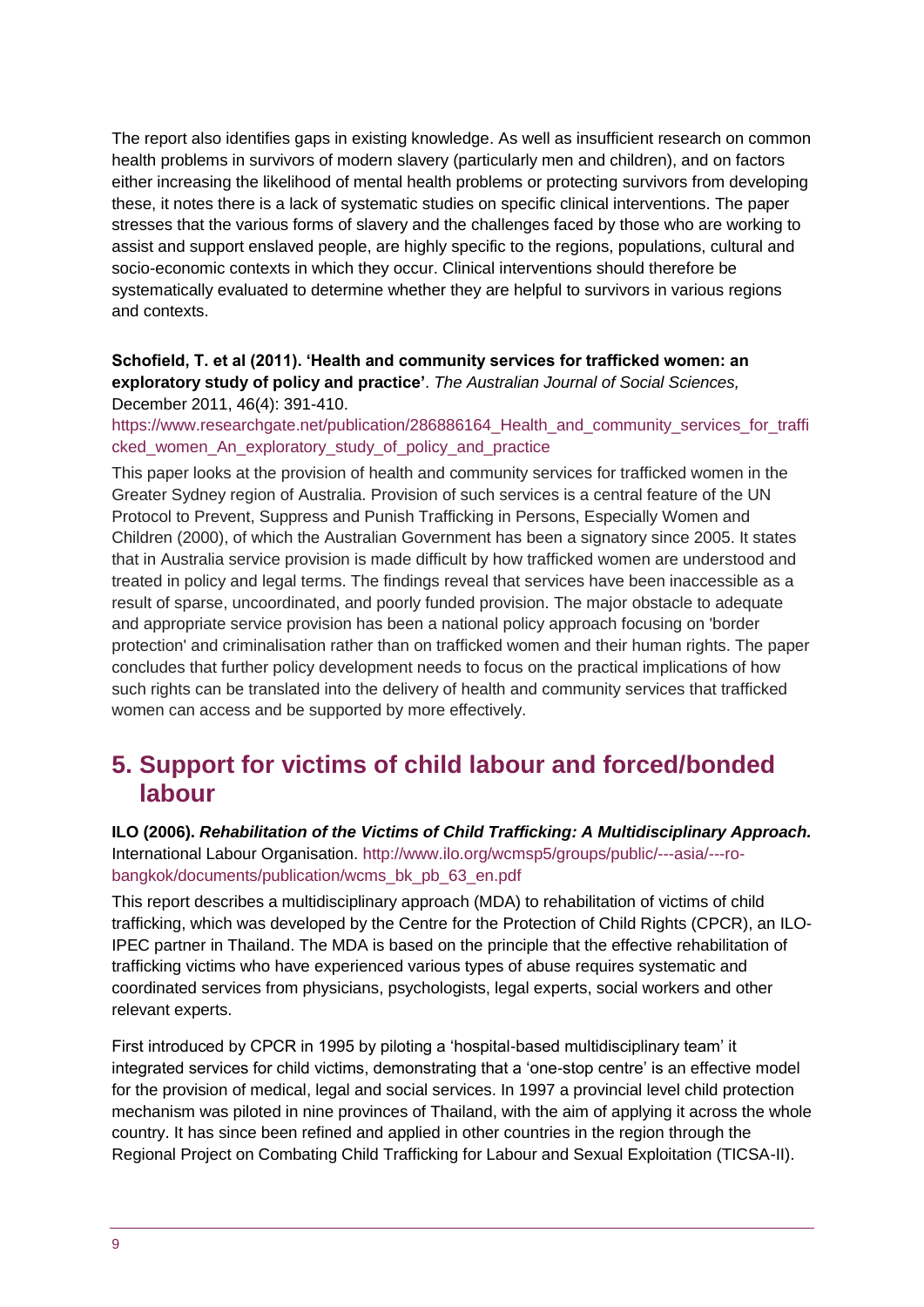As well as highlighting lessons learned over 20 years in the transition to a multi-disciplinary approach, the report provides guidelines on how to implement the approach and reviews the challenges involved, ending with recommendations for providing an enabling environment. In terms of impact, it notes the following positive outcomes within Thailand's child protection system: legal reform to facilitate the operation of multidisciplinary teams; heightened public awareness of the issue of child abuse; a wealth of knowledge on child abuse issues and professional support; MDA becoming the common practice for responding to cases of child rights violations; and scaling-up of the approach to the national level (ILO, 2006: 9).

#### **ILO (2007).** *Psycho-social rehabilitation of children withdrawn from trafficking and other worst forms of child labour.* International Labour Organisation.

[http://www.google.co.uk/url?sa=t&rct=j&q=&esrc=s&source=web&cd=3&cad=rja&uact=8&ved=0](http://www.google.co.uk/url?sa=t&rct=j&q=&esrc=s&source=web&cd=3&cad=rja&uact=8&ved=0ahUKEwjGmbia4JXYAhVLJsAKHcsADgoQFgg1MAI&url=http%3A%2F%2Fwww.ilo.org%2Fipecinfo%2Fproduct%2Fdownload.do%3Ftype%3Ddocument%26id%3D14755&usg=AOvVaw1OvTHDgxPhxeEc30O7atE2) [ahUKEwjGmbia4JXYAhVLJsAKHcsADgoQFgg1MAI&url=http%3A%2F%2Fwww.ilo.org%2Fipeci](http://www.google.co.uk/url?sa=t&rct=j&q=&esrc=s&source=web&cd=3&cad=rja&uact=8&ved=0ahUKEwjGmbia4JXYAhVLJsAKHcsADgoQFgg1MAI&url=http%3A%2F%2Fwww.ilo.org%2Fipecinfo%2Fproduct%2Fdownload.do%3Ftype%3Ddocument%26id%3D14755&usg=AOvVaw1OvTHDgxPhxeEc30O7atE2) [nfo%2Fproduct%2Fdownload.do%3Ftype%3Ddocument%26id%3D14755&usg=AOvVaw1OvTH](http://www.google.co.uk/url?sa=t&rct=j&q=&esrc=s&source=web&cd=3&cad=rja&uact=8&ved=0ahUKEwjGmbia4JXYAhVLJsAKHcsADgoQFgg1MAI&url=http%3A%2F%2Fwww.ilo.org%2Fipecinfo%2Fproduct%2Fdownload.do%3Ftype%3Ddocument%26id%3D14755&usg=AOvVaw1OvTHDgxPhxeEc30O7atE2) [DgxPhxeEc30O7atE2](http://www.google.co.uk/url?sa=t&rct=j&q=&esrc=s&source=web&cd=3&cad=rja&uact=8&ved=0ahUKEwjGmbia4JXYAhVLJsAKHcsADgoQFgg1MAI&url=http%3A%2F%2Fwww.ilo.org%2Fipecinfo%2Fproduct%2Fdownload.do%3Ftype%3Ddocument%26id%3D14755&usg=AOvVaw1OvTHDgxPhxeEc30O7atE2)

This manual draws on the lengthy experience of the ILO's International Programme on the Elimination of Child Labour (IPEC), as well as that of relevant organisations working in Bulgaria, Moldova, Romania and Ukraine, to offer an in-depth understanding of the worst forms of child labour (WFCL) and of the psychosocial methodologies for rehabilitation of children withdrawn from them. A recurrent and vital theme running through the document is the need to take into account the child's participation in their own rehabilitation process, and their views in the design, implementation and evaluation stages of the activities. 'Child participation is the cornerstone of all successful rehabilitation processes' (ILO, 2007: 4).

Chapter three describes the stages of the child rehabilitation process. It notes that this is a complex process that requires psychological, educational and vocational rehabilitation. 'A key element in this process is to change the child's dysfunctional attitudes – acquired during traumatic experiences – towards adults, work or their own self' (ILO, 2007: 40). The stages are:

- i. Establishing a rapport with the child the success of this stage will have a direct impact on drop-out rate from the rehabilitation programme. The children withdrawn from WFCL are "*involuntary clients*" as they do not ask for help or specialized support, such as counselling or psychotherapy.
- ii. Assessing needs, resources and capacity including conceptualising the issue at hand in observable and measurable terms.
- iii. Designing a plan of activities for rehabilitation and reintegration, including setting the objectives of the rehabilitation programme and indicators / means of verification for quantifying progress. Its aim is to decrease those risk factors at the root of the child's involvement in WFCL, and reinforce protection factors. Rehabilitation focused merely on integrating the child into the educational system is not enough to reduce the risk of revictimisation of that child and of his/her future children. The objectives of the psychoeducational, counselling or psychotherapeutic activities must be to develop some cognitive, social and emotional abilities, which should enable the child to adapt healthily to events in later life.
- iv. Facilitating the change Each child has different capacities, needs and responses to services. Consequently, the more individualised the plan, the more multi-disciplinary its process of implementation, and the more often it is assessed and possibly modified, then the more likely it will succeed in rehabilitating the child.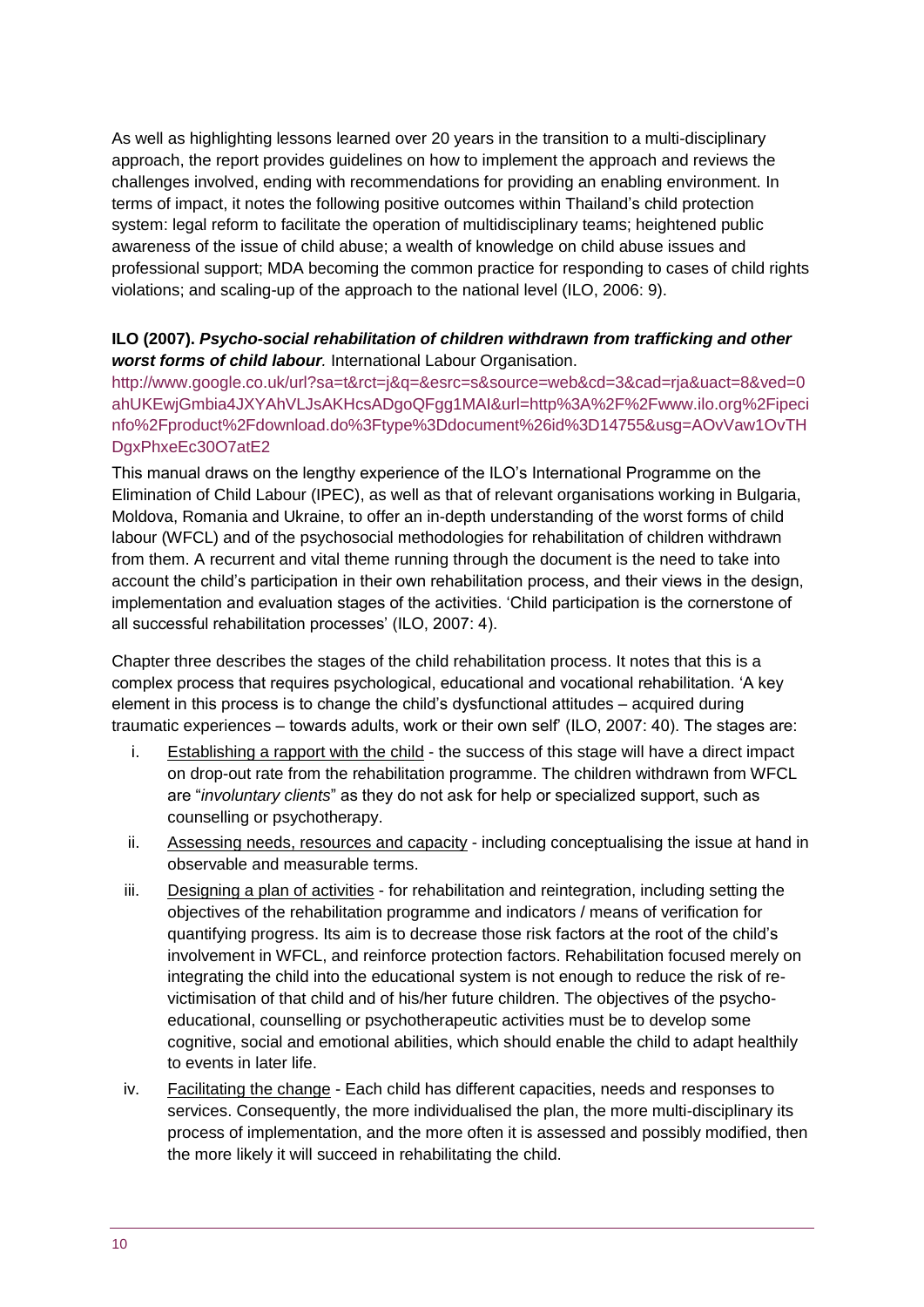- v. Ensuring continuous assessment (and deciding on possible changes in the plan of activities).
- vi. Closing the case.

#### **Bej, S. (2016). 'Towards an Unchained Nation - Analysing the Government's Revised Scheme to Rehabilitate Bonded Labourers'.** *The Better India,* 17 December 2016. <https://www.thebetterindia.com/78706/key-facts-scheme-rehabilitation-bonded-labourers/>

This article assesses a revised government scheme to provide assistance in rehabilitating bonded labourers in India. In 1978 the Indian Government introduced the Centrally Sponsored Scheme for rehabilitation of bonded labourers. The initial maximum amount to be given to each bonded labourer was Rs. 4,000, but this was periodically raised, reaching Rs. 20,000 in 2000. Conduct of surveys, awareness raising activities and evaluation studies were also included in the last revision of the scheme in 2000. The May 2016 revision to the scheme substantially increased the cash assistance provided, and enhanced assistance for disadvantaged groups (e.g. women and children, people with disabilities). It also increased (more than doubled) funds for survey identification of bonded labourers in each district.

The article highlights a number of shortcomings in implementation of the scheme:

- Bonded Labour Vigilance Committees responsible for identification and release of bonded labourers are widely reported to be negligent and casual in performing their duties - with instances of reporting zero or low prevalence of bonded labourers in areas where they clearly are present. Moreover, in many districts there are no committees.
- Governments conduct no regular surveys to identify bonded labourers. When surveys are conducted these are limited to a few districts, and carried out by lower ranked officials who lack adequate training and sensitivity. Labourers often accuse surveys of underreporting the actual magnitude of bonded labour.
- It is common for the administration to drop cases after the identification of bonded labourers, or encourage settlements and compromises between the creditors and bonded labourers. This lack of implementation in identifying bonded labour gives impunity to the creditors, jeopardises all measures, and has resulted in a wide gap between policy and reality.
- The Central Scheme absurdly mandates giving the funds only upon conviction. This is problematic because, often, officials register very few cases against offenders. Even among the few registered cases, conviction rates are low, with cases dropping or staying pending in courts due to the creditors' political and economic power. Years may lapse between release and conviction, delaying the rehabilitation assistance. This time gap could very likely result in many released bonded labourers falling into bonded labour again due to the lack of adequate resources for daily sustenance.

### <span id="page-10-0"></span>**6. Support for victims of modern slavery in the UK**

**Ferrell-Schweppenstedde, S. (2016).** *Day 46: Is there life after the Safe House for Survivors of Modern Slavery?* Human Trafficking Foundation.

[http://www.humantraffickingfoundation.org/sites/default/files/Human%20Trafficking%20Foundatio](http://www.humantraffickingfoundation.org/sites/default/files/Human%20Trafficking%20Foundation%20Report%202016%20Day%2046.PDF) [n%20Report%202016%20Day%2046.PDF](http://www.humantraffickingfoundation.org/sites/default/files/Human%20Trafficking%20Foundation%20Report%202016%20Day%2046.PDF)

This report looks at the needs of survivors of modern slavery in the UK after the end of the 45 day National Referral Mechanism (NRM) recovery and reflection period – the period when the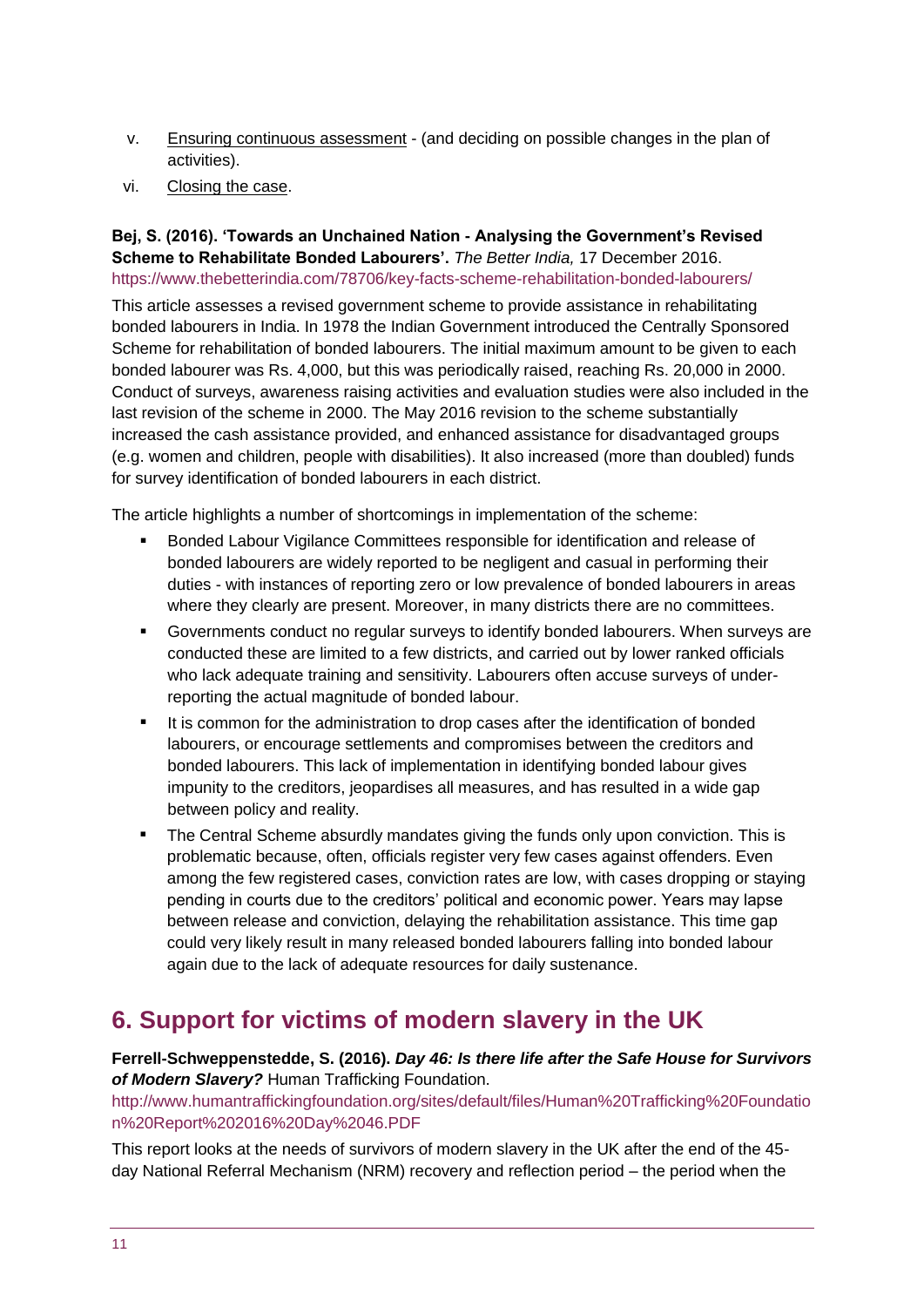Home Office makes a decision on whether or not a person has been trafficked. During this time survivors are given housing and support. However, after the 45 days Home Office support ends. Ironically, the abrupt removal of support often coincides with the time when a victim is finally formally recognised by the authorities as having been enslaved.

This report followed the lives of thirty women who were previously supported by the Poppy Project<sup>4</sup>: this closed suddenly in 2015 leading to abrupt removal of support – in the same way as support is removed under the NRM after 45 days. 73 women originally received Poppy support, but the study found that 18 of those had completely disappeared. The challenges some survivors faced in the first instance of seeking suitable accommodation include: the fact that some women with children were given a single room in a shared house, seemingly regardless of how many children they had; vulnerable women were housed with men they did not know, or living with random acquaintances.

The three main themes that emerged as the most commonly voiced support needs of the 30 survivors interviewed were: a) suitable accommodation; b) on-going specialist support and advocacy; and c) stabilised immigration status. The report makes recommendations to address these three key gaps in support: ensuring sustained access to suitable accommodation; continued provision of specialist support and advocacy; continuity of care; and provision of leave to remain in the UK.

The report concludes with a strong plea for sustained support for survivors of modern slavery in the UK: 'The current situation appears untenable and morally unacceptable. If Government is prepared to put in resources to find victims and support them for a short period while we verify if they were trafficked for national crime data, then we must be prepared to properly support these same survivors to safely continue their lives. This means we need to improve provision of support, accommodation and leave to remain from Home Office and local authorities. Otherwise we are simply rescuing victims, only to effectively return them into the hands of a trafficker, after briefly giving them a glimmer of hope' (Ferrell-Schweppenstedde, 2016: 5).

#### **FLEX (2016).** *Access to Justice for Victims of Human Trafficking*. Focus on Labour Exploitation (FLEX) working paper.

#### <http://www.labourexploitation.org/sites/default/files/publications/DWP-Compensation-F.pdf>

The UK Modern Slavery Act 2015 includes the ability for courts to make 'reparation orders' following the conviction of exploiters, but makes no provision for the many cases in which prosecutions or convictions are not possible. The UK is also obligated under various European and international laws to ensure trafficking victims' right to obtain compensation. This paper considers the ability of victims of human trafficking and other forms of modern slavery to access compensation. It found that UK law does not ensure access to free legal advice or compensation for victims of human trafficking.

In addition to legal issues, victims of trafficking face important practical difficulties that impede their effective access to compensation. Language barriers, fear, mental health issues and a range of other vulnerabilities mean that victims often need help to navigate the legal process.

-

<sup>4</sup> The Poppy Project was part of Eaves Housing for Women. Established in 2003, it was the first specialist accommodation and support for trafficked women in the UK. It accepted women who it believed were trafficked whether or not they were identified by the official system and provided support until the women were ready to move on. In October 2015 Eaves closed due to insolvency resulting in the closure of Poppy.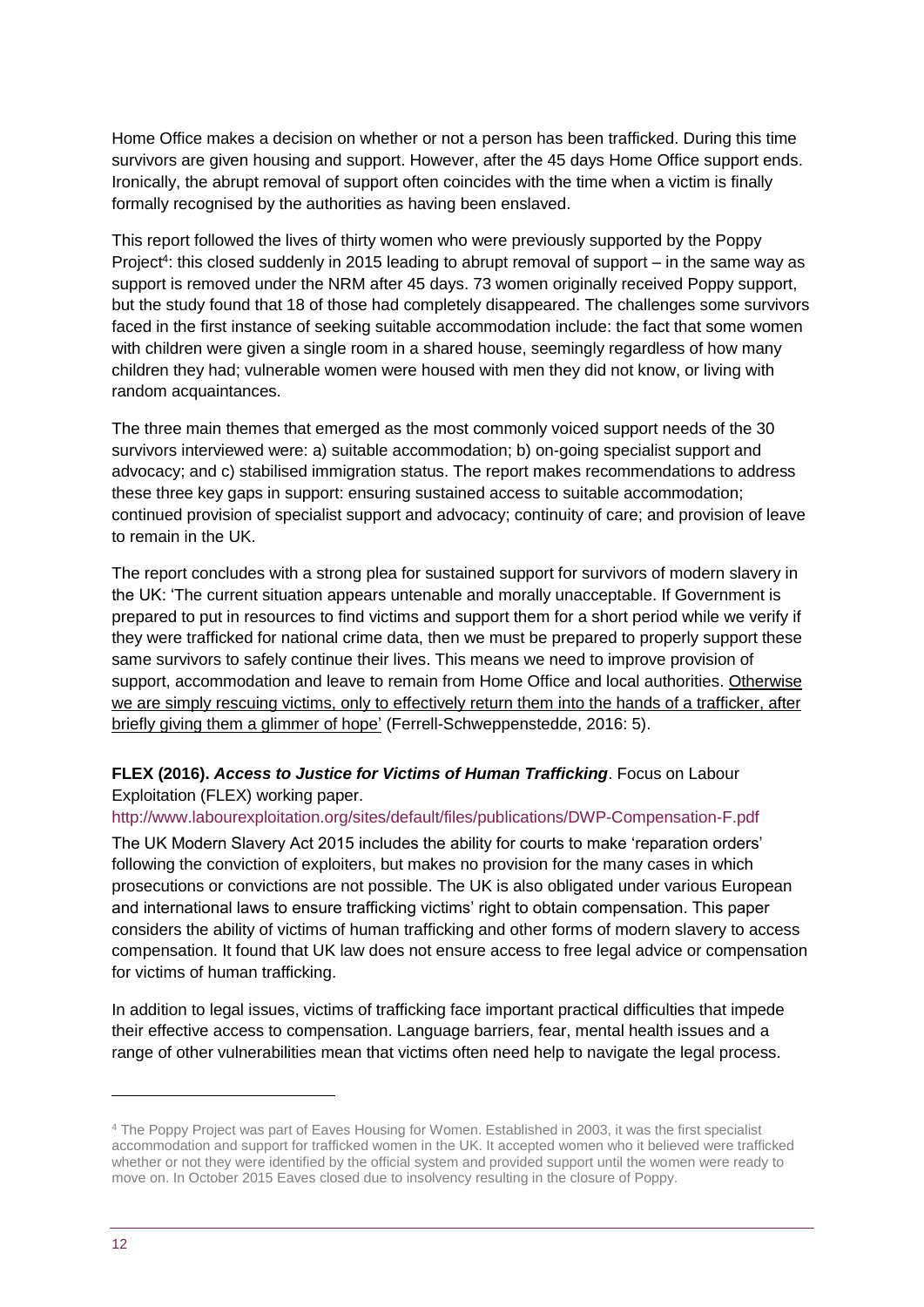However, the support available through the UK's National Referral Mechanism (NRM) is limited. Additionally, while legal processes and compensation claims normally take months or even years to be completed, the NRM support is of a short-term nature and is only available to victims for 45 days. This means that even when support providers put the systems in place to facilitate access to compensation for victims, these applications often fail due to victims not being able to complete the process without help.

The lack of a system for long-term support for victims of human trafficking also means that victims have competing urgent needs during the 45-day NRM period, which tend to take priority over claiming compensation. These often include resolving their immigration status or applying for asylum, accessing accommodation, securing a livelihood or accessing medical services. The short-term nature of the support means that victims and support providers are often forced to prioritise victims' most urgent needs, and unable to consider longer-term options such as cooperating with the police or pursuing compensation claims.

#### **Cordis Bright (2016).** *Effectiveness of anti-slavery training and survivor care pathway: final evaluation report.* Welsh Government.

#### [http://www.cordisbright.co.uk/admin/resources/160808-anti-slavery-training-survivor-care](http://www.cordisbright.co.uk/admin/resources/160808-anti-slavery-training-survivor-care-pathway-en.pdf)[pathway-en.pdf](http://www.cordisbright.co.uk/admin/resources/160808-anti-slavery-training-survivor-care-pathway-en.pdf)

The survivor care pathway (SCP) in Wales is a referral and support pathway for all suspected victims/survivors of modern slavery. It begins with referral to a single point of contact. A multiagency risk assessment conference (MARAC) is then convened to bring together all agencies who might contribute to supporting the potential victim/survivor and investigating the alleged slavery-related offence. Information is shared and actions are agreed. The case can be reviewed at subsequent MARACs and investigation and support can continue indefinitely, depending on the specific details of the case and on the support plan in place for the potential victim/survivor.

This report evaluates the effectiveness of the SCP (as well as complementary anti-slavery training). It found that SCP had a positive impact on the identification of potential victims/survivors, on the number and quality of referrals to the NRM, on coordinated, multiagency support for potential victims/survivors, and on outcomes for these victims/survivors. Key strengths included:

- **•** The simplicity of the pathway made it easy for professionals to understand where and how to refer potential victims/survivors, in turn leading to them feeling more confident about dealing with modern slavery cases.
- Use of MARACs because this was an approach known to professionals working with victims/survivors.
- The accessibility, timeliness and quality of multi-agency intelligence sharing and support planning – which led to more potential victims/survivors accessing multi-agency support and therefore achieving positive outcomes for their safety and rebuilding their lives, and to increased activity and success in investigating slavery-related offences.
- The person-centred, tailored, holistic package of support offered to potential victims/survivors who accessed the SCP.

The evaluation found concerns that SCP had been rolled out nationally too quickly; it also called for improved monitoring of outcomes. However its main recommendation was for increased dedicated resources for SCP (and anti-slavery training).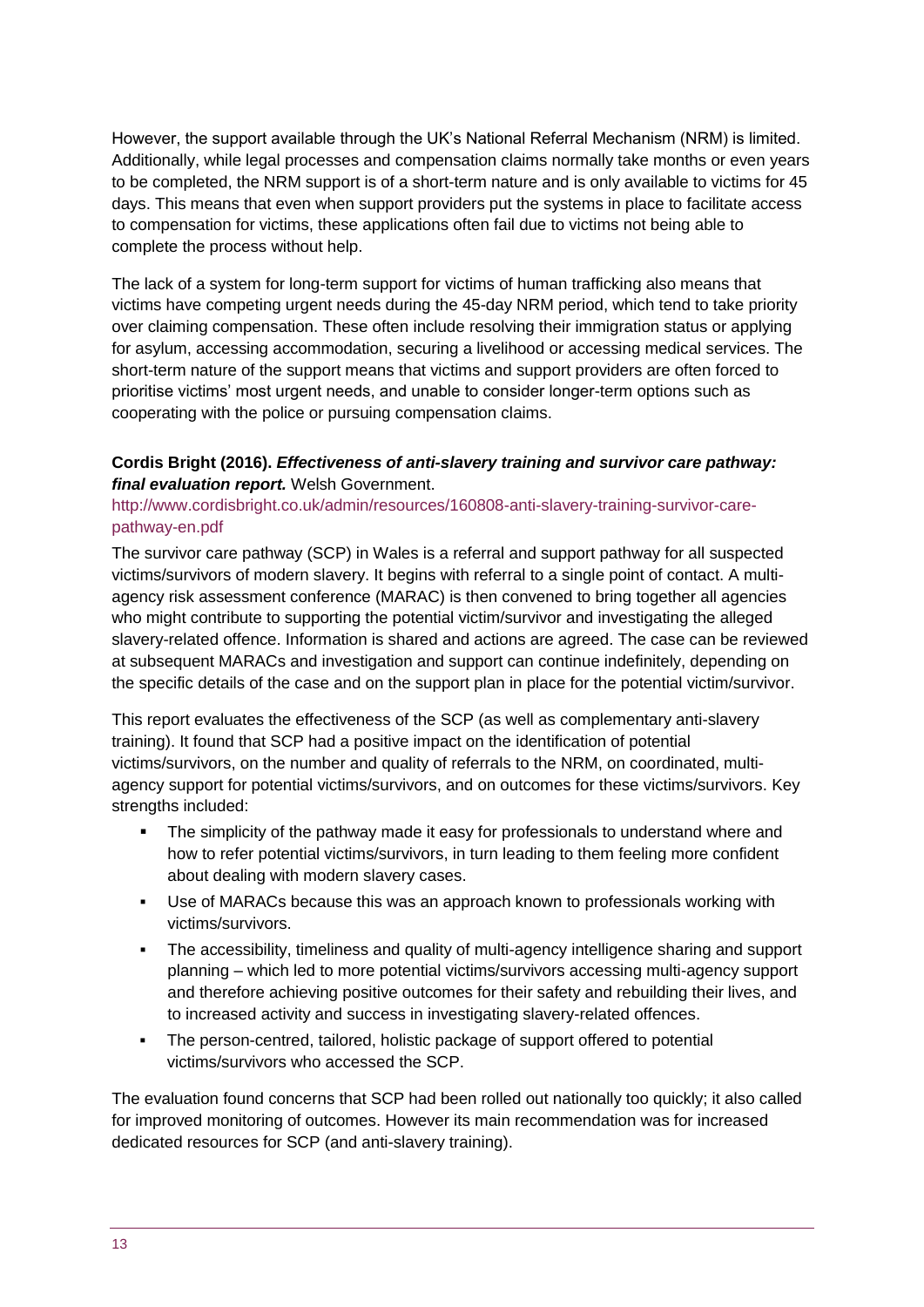#### **University of Liverpool (2017).** *Fresh Start: Integrating Survivors of Modern Slavery.* <https://www.liverpool.ac.uk/media/livacuk/csis/Fresh,Start,A5.pdf>

A challenge with regard to long-term care of survivors of modern slavery in the UK is provision of support after the ending of the 45-day statutory period of support provided under the National Referral Mechanism (NRM). This report is an evaluation of a programme designed to meet that gap in long-term support. Set up by City Hearts<sup>5</sup>, the Integration Support Programme (ISP) was initially piloted in the North West of England with a small group of male survivors, and has since been extended to include men, women and families where there have been cases of modern slavery.

The main aim of ISP is to maximise the socio-economic integration of survivors and this is conceptualised as being built on two pillars: engagement with community (integration coaches) and sustainable income (jobs, or long-term benefits). It works by providing a stable and comprehensive support environment that incorporates a single-point of contact and the maintenance of support through innovative techniques and regular reviews, and comprises two core services: the drop-in sessions and the one-on-one coaching. As well as community connections, ISP fosters business collaborations in order to enhance employability skills. The programme incorporates measurable indicators that identify achievements in small steps, so as to create the sense of momentum and progress. The goals or benchmarks are highly practical but deliberately kept manageable to reduce the possibility of failure.

The benefits of ISP are summed up in the report as follows:

- The ISP can be linked to concrete results for the individuals that have been enrolled. It has led to many clients living stable, happy and full lives, either pursuing, or attending, education and employment. It has helped prevent destitution, homelessness or retrafficking - all of which have been identified as outcomes for those exiting the NRM.
- The ISP represents a comprehensive and resilient system that has capacity to provide track-able, measureable progress of individuals following their exit from the NRM.
- **•** Considering the likely costs to the taxpayer of unemployment, homelessness, destitution – and the very real risk of re-trafficking (potentially resulting in another period of support through the NRM), the ISP can claim to be an extremely cost-effective initiative.
- It can also be argued that the ISP is beneficial regarding the need to improve prosecution rates. Without long-term support, many key witnesses go missing or fail to maintain contact with legal and police authorities.

#### **Commons Work and Pensions Committee (2017).** *Victims of Modern Slavery.* House of Commons Work and Pensions Committee.

#### <https://publications.parliament.uk/pa/cm201617/cmselect/cmworpen/803/803.pdf>

This report details the findings of the House of Commons Work and Pensions Committee, which looked into the structure of services to protect and care for victims of modern slavery in the UK. It focused on the status of victims beyond the National Referral Mechanism (NRM), securing prosecutions, identifying victims, and supporting them to move from victim to survivor. The main findings are as follows:

<sup>5</sup> City Hearts provides accommodation and outreach support for men, women and families as part of the UK government's national support service.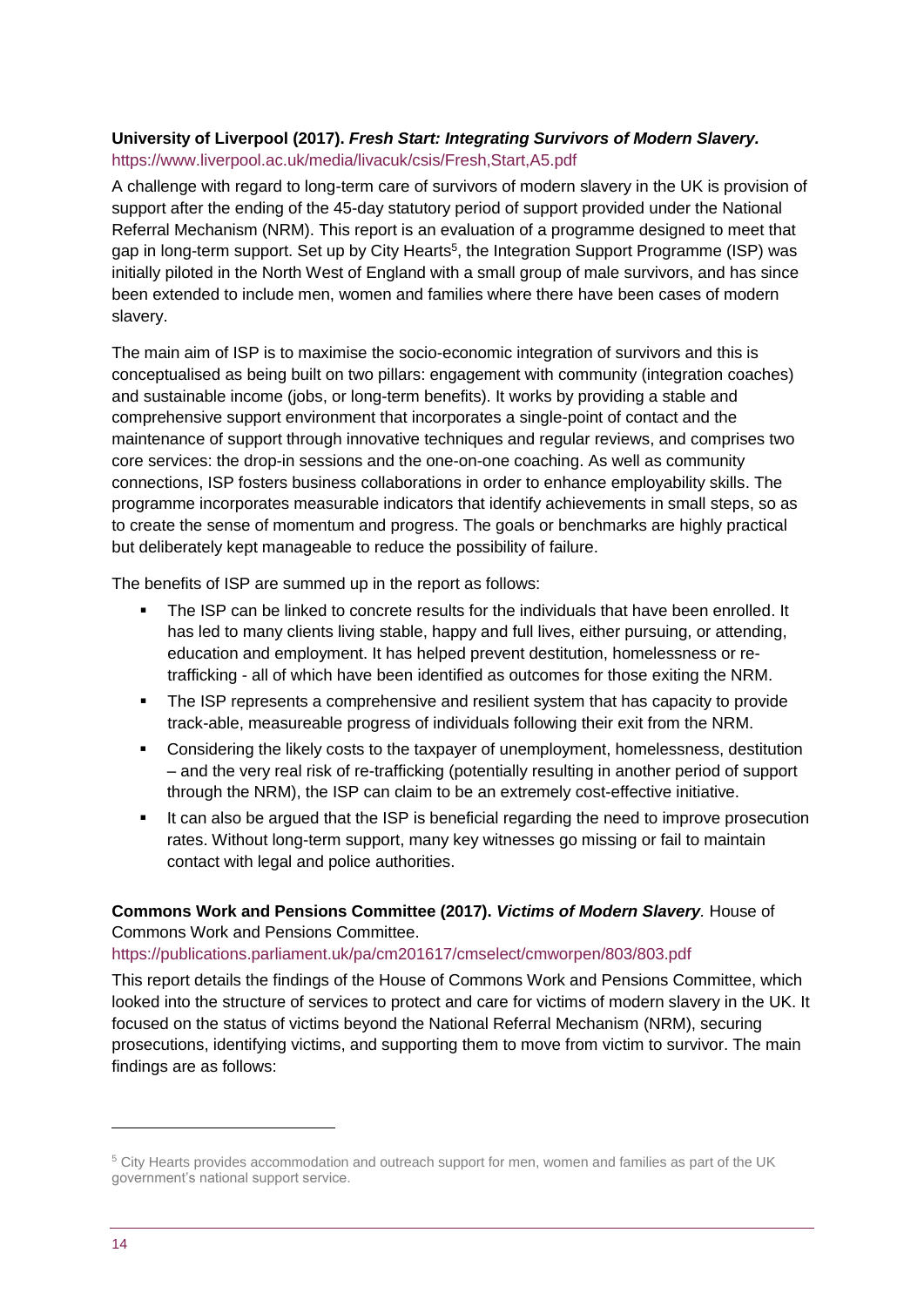- **•** There is very little structured support for confirmed victims once they have been given a 'Conclusive Grounds' decision from the NRM that they are a modern slavery victim. The support individuals receive depends on their immigration status, nationality, ability to work and whether they are assisting the police with an investigation. The position of modern slavery victims contrasts with that of refugees. While recognition as a refugee grants an initial period of five years' leave to remain in the UK, recognition as a victim of slavery through the NRM confers no equivalent right to remain, for any period.
- Treating confirmed victims of modern slavery of different nationalities differently has created a confusing landscape that is poorly understood by victims and professionals alike. As a result some victims face destitution or even a return to their enslavers because they have no ongoing access to support.
- No data is collected on victims once they leave the NRM and the collection and recording of data generally was reported to be substandard. The Government does not monitor the re-trafficking of victims.
- Lack of proper support for victims has had a negative impact on the number of successful prosecutions of slave masters. Thousands of victims have not come forward, while others who have chosen to give evidence against their enslavers have ended up destitute as a result of insufficient support. This can result in the inexcusable scenario that abusers go free because their victims are not supported adequately to give evidence against them.
- **Front-line Department of Work and Pensions (DWP) staff are often not aware of modern** slavery and training on how to spot signs of slavery needs to be improved. In addition, DWP staff do not always know how to deal sensitively with identified victims. This is distressing for victims and may prevent them from accessing the support they need to move on from their safe house.

The main recommendations of the committee were as follows:

- All confirmed victims of modern slavery be given at least one year's leave to remain in the UK with recourse to benefits and services.
- Any reform to the NRM include the recording of instances where victims have been processed through the framework more than once.
- The DWP undertake an urgent review of the benefit support available to victims, including those who are assisting the police with investigations.
- All frontline DWP staff be trained in identifying and supporting victims of modern slavery.
- **EXECT** Like victims of domestic violence, victims of modern slavery have also lived through terrible experiences and DWP should introduce benefit easements and concessions for them, equivalent to those for victims of domestic violence.
- All victims of modern slavery be given a personal plan *(along the lines of the Welsh Government's Survivor Care Pathway)* which details their road to recovery, and acts as a passport to support, for at least the 12 month period of discretionary leave.

# <span id="page-14-0"></span>**7. References**

Aberdein, C. & Zimmerman, C. (2015). 'Access to mental health and psychosocial services in Cambodia by survivors of trafficking and exploitation: a qualitative study.' *International Journal of Mental Health Systems,* (2015) 9:16.

[http://researchonline.lshtm.ac.uk/2145784/1/13033\\_2015\\_Article\\_8.pdf](http://researchonline.lshtm.ac.uk/2145784/1/13033_2015_Article_8.pdf)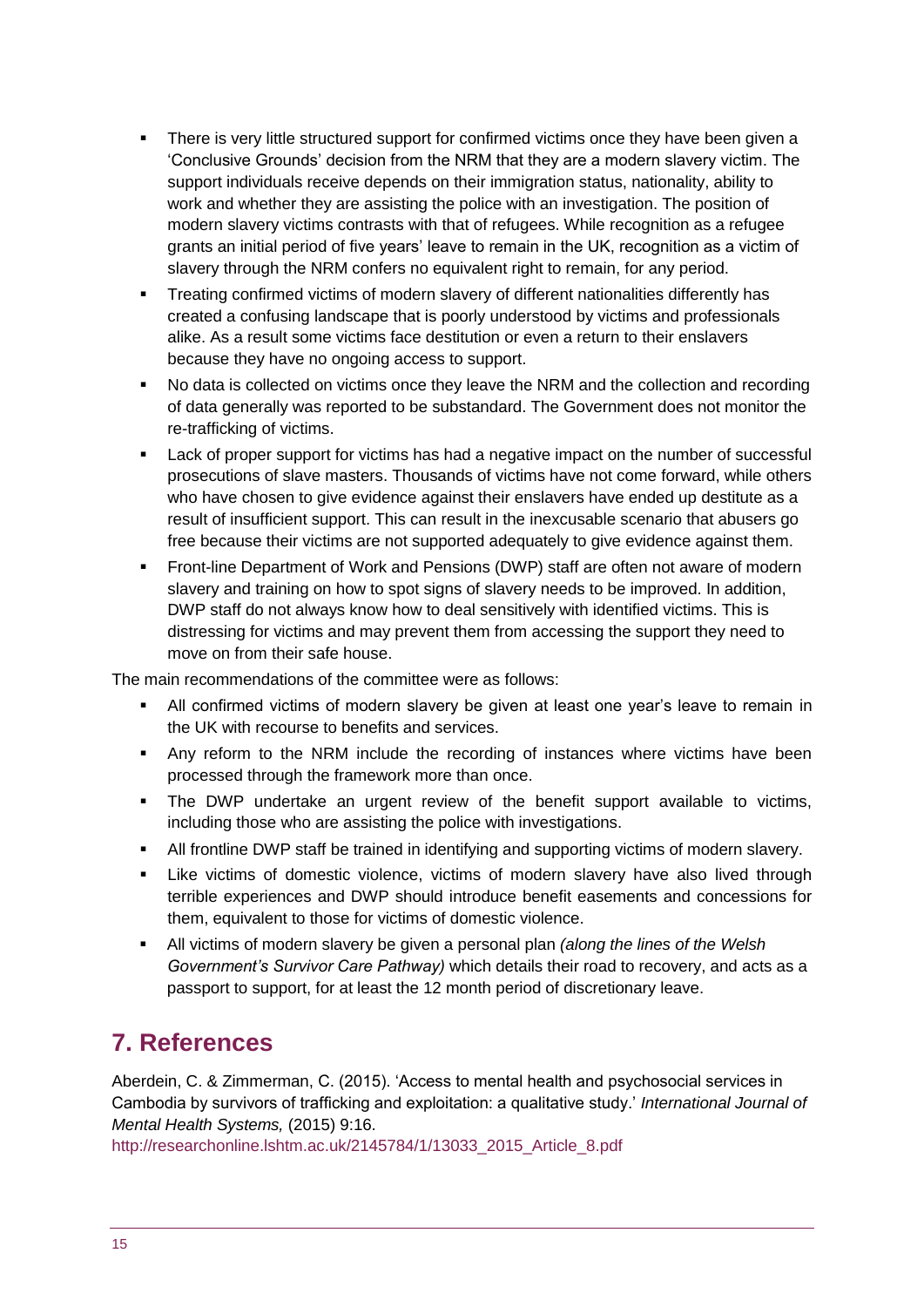Bej, S. (2016). 'Towards an Unchained Nation - Analysing the Government's Revised Scheme to Rehabilitate Bonded Labourers'. *The Better India,* 17 December 2016. <https://www.thebetterindia.com/78706/key-facts-scheme-rehabilitation-bonded-labourers/>

Commons Work and Pensions Committee (2017). *Victims of Modern Slavery.* House of Commons Work and Pensions Committee. <https://publications.parliament.uk/pa/cm201617/cmselect/cmworpen/803/803.pdf>

Cordis Bright (2016). *Effectiveness of anti-slavery training and survivor care pathway: final evaluation report.* Welsh Government. [http://www.cordisbright.co.uk/admin/resources/160808](http://www.cordisbright.co.uk/admin/resources/160808-anti-slavery-training-survivor-care-pathway-en.pdf) [anti-slavery-training-survivor-care-pathway-en.pdf](http://www.cordisbright.co.uk/admin/resources/160808-anti-slavery-training-survivor-care-pathway-en.pdf)

Ferrell-Schweppenstedde, S. (2016). *Day 46: Is there life after the Safe House for Survivors of Modern Slavery?* Human Trafficking Foundation. [http://www.humantraffickingfoundation.org/sites/default/files/Human%20Trafficking%20Foundatio](http://www.humantraffickingfoundation.org/sites/default/files/Human%20Trafficking%20Foundation%20Report%202016%20Day%2046.PDF) [n%20Report%202016%20Day%2046.PDF](http://www.humantraffickingfoundation.org/sites/default/files/Human%20Trafficking%20Foundation%20Report%202016%20Day%2046.PDF)

FLEX (2015). *PRO-ACT: Identification and Support for Victims of Trafficking for Labour Exploitation in The Netherlands, the UK and Romania*. Focus on Labour Exploitation (FLEX). [http://www.labourexploitation.org/sites/default/files/publications/Pro-](http://www.labourexploitation.org/sites/default/files/publications/Pro-Act%20Research%20Report.pdf)[Act%20Research%20Report.pdf](http://www.labourexploitation.org/sites/default/files/publications/Pro-Act%20Research%20Report.pdf)

FLEX (2016). *Access to Justice for Victims of Human Trafficking*. Focus on Labour Exploitation (FLEX) working paper. [http://www.labourexploitation.org/sites/default/files/publications/DWP-](http://www.labourexploitation.org/sites/default/files/publications/DWP-Compensation-F.pdf)[Compensation-F.pdf](http://www.labourexploitation.org/sites/default/files/publications/DWP-Compensation-F.pdf)

ILO (2006). *Rehabilitation of the Victims of Child Trafficking: A Multidisciplinary Approach.* International Labour Organisation. [http://www.ilo.org/wcmsp5/groups/public/---asia/---ro](http://www.ilo.org/wcmsp5/groups/public/---asia/---ro-bangkok/documents/publication/wcms_bk_pb_63_en.pdf)[bangkok/documents/publication/wcms\\_bk\\_pb\\_63\\_en.pdf](http://www.ilo.org/wcmsp5/groups/public/---asia/---ro-bangkok/documents/publication/wcms_bk_pb_63_en.pdf)

ILO (2007). *Psycho-social rehabilitation of children withdrawn from trafficking and other worst forms of child labour.* International Labour Organisation.

[http://www.google.co.uk/url?sa=t&rct=j&q=&esrc=s&source=web&cd=3&cad=rja&uact=8&ved=0](http://www.google.co.uk/url?sa=t&rct=j&q=&esrc=s&source=web&cd=3&cad=rja&uact=8&ved=0ahUKEwjGmbia4JXYAhVLJsAKHcsADgoQFgg1MAI&url=http%3A%2F%2Fwww.ilo.org%2Fipecinfo%2Fproduct%2Fdownload.do%3Ftype%3Ddocument%26id%3D14755&usg=AOvVaw1OvTHDgxPhxeEc30O7atE2) [ahUKEwjGmbia4JXYAhVLJsAKHcsADgoQFgg1MAI&url=http%3A%2F%2Fwww.ilo.org%2Fipeci](http://www.google.co.uk/url?sa=t&rct=j&q=&esrc=s&source=web&cd=3&cad=rja&uact=8&ved=0ahUKEwjGmbia4JXYAhVLJsAKHcsADgoQFgg1MAI&url=http%3A%2F%2Fwww.ilo.org%2Fipecinfo%2Fproduct%2Fdownload.do%3Ftype%3Ddocument%26id%3D14755&usg=AOvVaw1OvTHDgxPhxeEc30O7atE2) [nfo%2Fproduct%2Fdownload.do%3Ftype%3Ddocument%26id%3D14755&usg=AOvVaw1OvTH](http://www.google.co.uk/url?sa=t&rct=j&q=&esrc=s&source=web&cd=3&cad=rja&uact=8&ved=0ahUKEwjGmbia4JXYAhVLJsAKHcsADgoQFgg1MAI&url=http%3A%2F%2Fwww.ilo.org%2Fipecinfo%2Fproduct%2Fdownload.do%3Ftype%3Ddocument%26id%3D14755&usg=AOvVaw1OvTHDgxPhxeEc30O7atE2) [DgxPhxeEc30O7atE2](http://www.google.co.uk/url?sa=t&rct=j&q=&esrc=s&source=web&cd=3&cad=rja&uact=8&ved=0ahUKEwjGmbia4JXYAhVLJsAKHcsADgoQFgg1MAI&url=http%3A%2F%2Fwww.ilo.org%2Fipecinfo%2Fproduct%2Fdownload.do%3Ftype%3Ddocument%26id%3D14755&usg=AOvVaw1OvTHDgxPhxeEc30O7atE2)

Jorge-Birol, A. (2008). 'Empowering Victims of Human Trafficking: The role of support, assistance and protection policies'. *HUMSEC Journal,* Issue 2. [http://www.humsec.eu/cms/fileadmin/user\\_upload/humsec/Journal/Pedra.pdf](http://www.humsec.eu/cms/fileadmin/user_upload/humsec/Journal/Pedra.pdf)

Katona, C. et al (2015). *Addressing Mental Health Needs in Survivors of Modern Slavery: A critical review and research agenda.* Helen Bamber Foundation. [http://freedomfund.org/wp](http://freedomfund.org/wp-content/uploads/2015-Addressing-the-Mental-Health-Needs-in-Survivors-of-Modern-Slavery.pdf)[content/uploads/2015-Addressing-the-Mental-Health-Needs-in-Survivors-of-Modern-Slavery.pdf](http://freedomfund.org/wp-content/uploads/2015-Addressing-the-Mental-Health-Needs-in-Survivors-of-Modern-Slavery.pdf)

Potocky, M. (2010). 'Effectiveness of services to support victims of international human trafficking: An exploratory evaluation'. *Journal of Immigrant and Refugee Studies,* 8:4, 359-385. <http://www.tandfonline.com/doi/pdf/10.1080/15562948.2010.522462?needAccess=true>

Robjant, K. (2016). 'Statement of Katy Robjant – Vivo International, DRC'. Statement to Expert Panel on the International Day for the Abolition of Slavery, 2 December 2016. OHCHR.